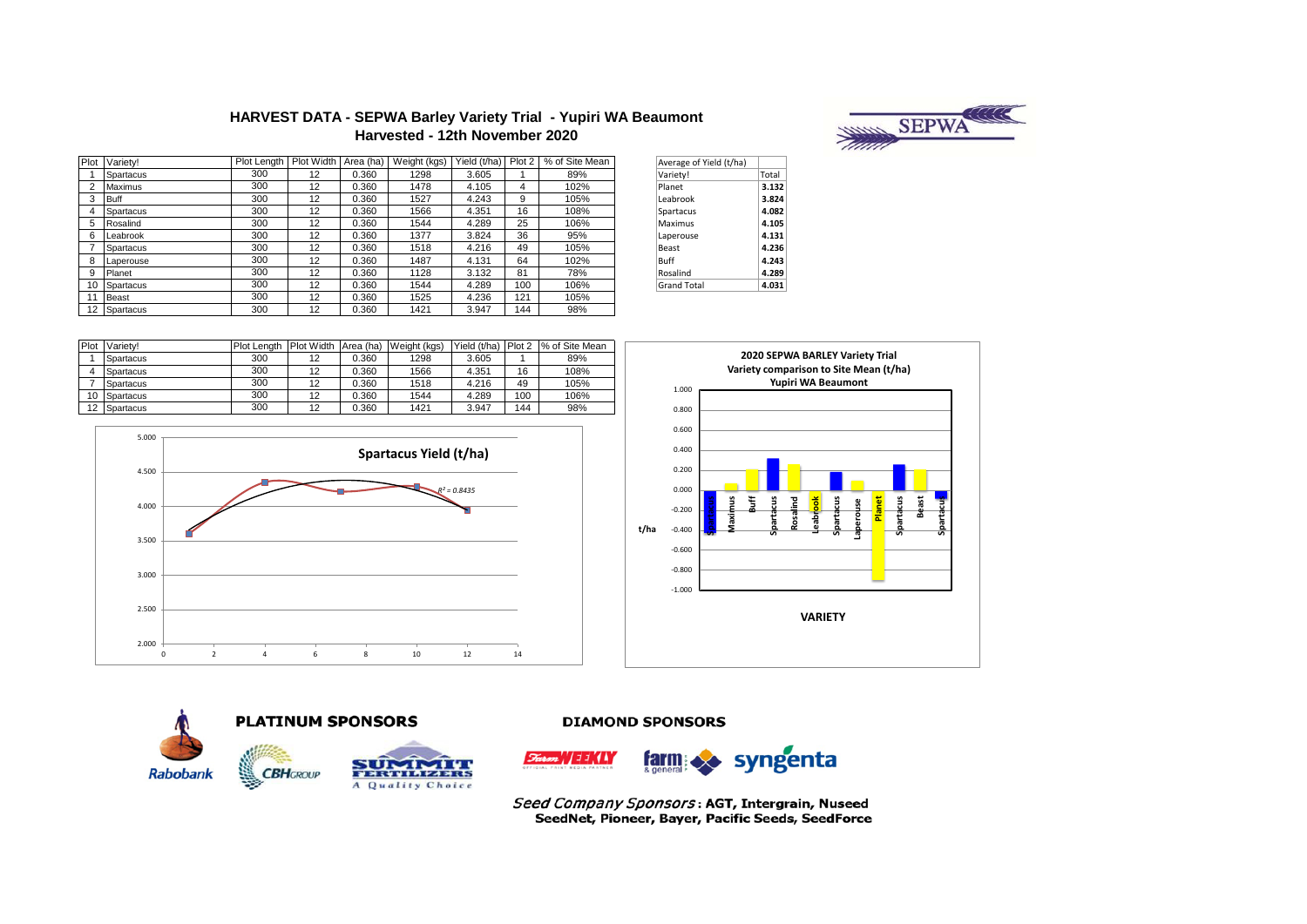



**VARIETY**

|      |                  | Yield  |                |
|------|------------------|--------|----------------|
| Plot | Variety!         | (t/ha) | % of Site Mean |
| 1    | <b>Spartacus</b> | 3.605  | 89%            |
| 2    | Maximus          | 4.105  | 102%           |
| 3    | <b>Buff</b>      | 4.243  | 105%           |
| 4    | <b>Spartacus</b> | 4.351  | 108%           |
| 5    | Rosalind         | 4.289  | 106%           |
| 6    | Leabrook         | 3.824  | 95%            |
| 7    | <b>Spartacus</b> | 4.216  | 105%           |
| 8    | Laperouse        | 4.131  | 102%           |
| 9    | Planet           | 3.132  | 78%            |
| 10   | <b>Spartacus</b> | 4.289  | 106%           |
| 11   | Beast            | 4.236  | 105%           |
| 12   | <b>Spartacus</b> | 3.947  | 98%            |

### **Site Details**

### **Plot Dimensions**

**(m) Width (m) Area (m2) Conversion Factor**

300 12 0.360 2.78



**Length** 

# **PLATINUM SPONSORS**



## **DIAMOND SPONSORS**

WEEKLY



farm syngenta

Seed Company Sponsors: AGT, Intergrain, Nuseed SeedNet, Pioneer, Bayer, Pacific Seeds, SeedForce



#### **Statistical Analysis**

| <b>Soil Description:</b> | Sand over Clay Duplex      | Site Mean (t/ha)                | 4.031 |
|--------------------------|----------------------------|---------------------------------|-------|
| Date Sown:               | Sunday, 24 May 2020        | Probability                     | 0.35  |
| <b>Date Harvested</b>    | Thursday, 12 November 2020 | Least significant difference 5% | 0.936 |
| Seeding Rate:            | 85 kg/ha                   | <b>CV %</b>                     | 7.6   |